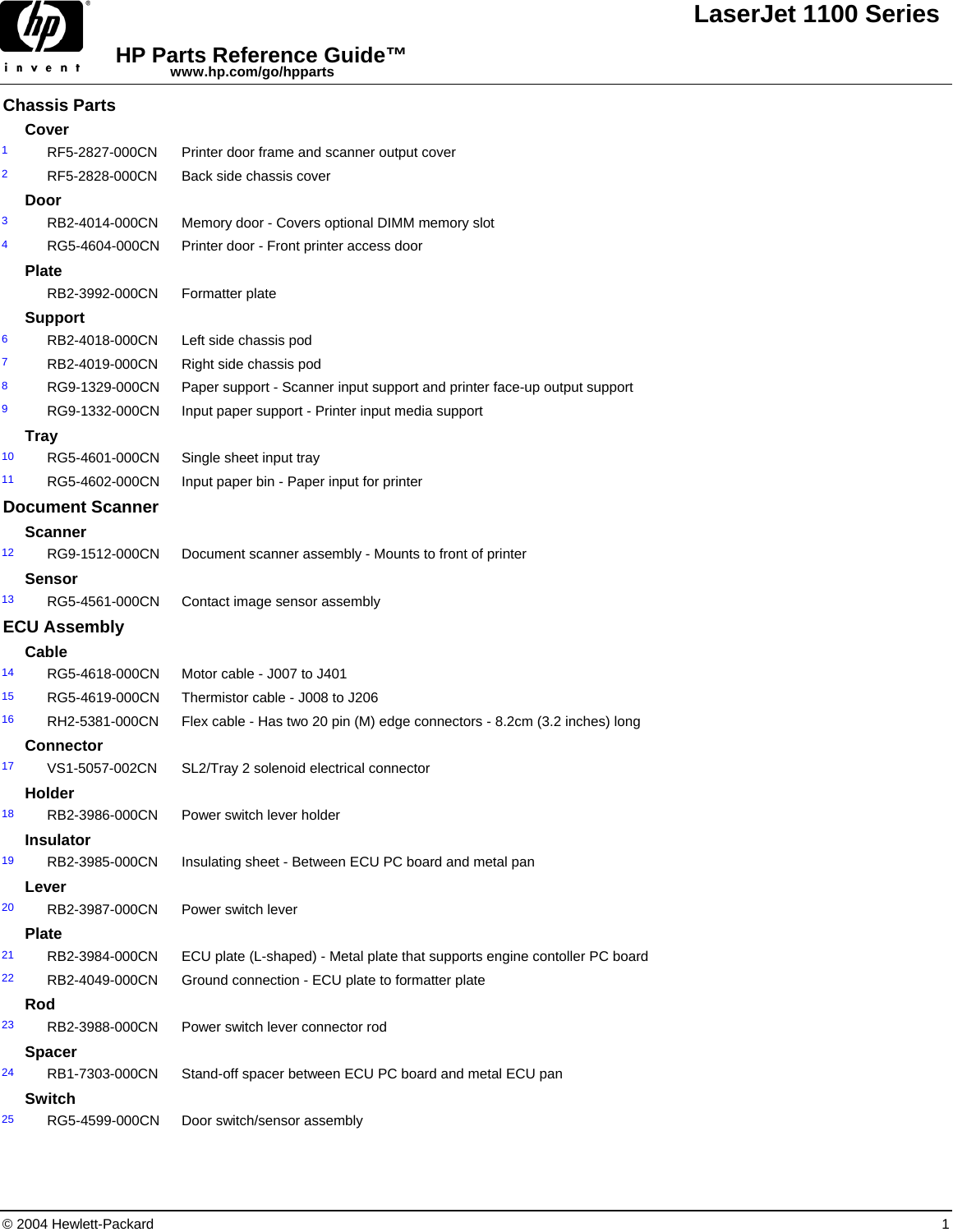

#### **Electronic Accessories**

|    | Cable (Interface)                   |                                                                                                                                                                                                                                                                      |
|----|-------------------------------------|----------------------------------------------------------------------------------------------------------------------------------------------------------------------------------------------------------------------------------------------------------------------|
|    | 5063-1254                           | IEEE-1284 Bi-Tronics parallel cable - DB-25 (M) connector (type A) to 36 pin high density IEEE-1284C (M) connector<br>(type C) - 3.0m (9.8ft) long                                                                                                                   |
|    | 5063-1255                           | IEEE-1284 Bi-Tronics parallel cable - DB-25 (M) connector (type A) to 36 pin high density IEEE-1284C (M) connector<br>$(type C) - 10m (33ft)$ long                                                                                                                   |
|    | 8120-8668                           | IEEE-1284 Bi-Tronics parallel interface cable - DB-25 (M) connector (type A) to IEEE-1284C 36 pin (M) connector (type<br>$C$ ) - 2.0m (6.6ft) long                                                                                                                   |
|    | C2946A                              | IEEE-1284 Bi-Tronics parallel cable - DB-25 (M) connector (type A) to 36 pin high density IEEE-1284C (M) connector<br>$(type C) - 3.0m (9.8ft) long$                                                                                                                 |
|    | C2947A                              | IEEE-1284 Bi-Tronics parallel cable - DB-25 (M) connector (type A) to 36 pin high density IEEE-1284C (M) connector<br>$(type C) - 10m (33ft)$ long                                                                                                                   |
|    | Interface (Module)                  |                                                                                                                                                                                                                                                                      |
|    | J3263-69001                         | External JetDirect 300X print server module (10Base-T and 100Base-T) - Connects between printer parallel port and<br>LAN network - Does NOT include power module - (J3263A, J3296A, J6051A, J6060A)<br>REQUIRES RETURN OF DEFECTIVE PART                             |
|    | J3263-61001                         | New Part for J3263-69001                                                                                                                                                                                                                                             |
|    | <b>Memory (Product)</b>             |                                                                                                                                                                                                                                                                      |
|    | C4135A                              | 4MB, 100-pin, 32-bit, 60nS, EDO DRAM DIMM memory module                                                                                                                                                                                                              |
|    | C4136A                              | 8MB, 100-pin, 32-bit, 60nS, EDO DRAM DIMM memory module                                                                                                                                                                                                              |
|    | C4137A                              | 16MB, 100-pin, 32-bit, 60nS, EDO DRAM DIMM memory module                                                                                                                                                                                                             |
|    | <b>Scanner Assembly</b>             |                                                                                                                                                                                                                                                                      |
|    | C4221A                              | Optional copier/scanner assembly - Adds one button scan/copy to LaserJet 1100 - Attaches to front of printer<br>NO LONGER SUPPLIED                                                                                                                                   |
|    | <b>Feeder Assembly</b>              |                                                                                                                                                                                                                                                                      |
|    | <b>Feed Assembly</b>                |                                                                                                                                                                                                                                                                      |
| 36 | RG5-4581-000CN                      | Feeder roller assembly - Includes flags and sensors                                                                                                                                                                                                                  |
|    | <b>Roller</b>                       |                                                                                                                                                                                                                                                                      |
| 37 | RB2-3912-000CN                      | Feeder roller                                                                                                                                                                                                                                                        |
|    | <b>Interface Module &amp; Parts</b> |                                                                                                                                                                                                                                                                      |
|    | <b>Module</b>                       |                                                                                                                                                                                                                                                                      |
|    | J3264-69001                         | External JetDirect token ring interface module with DB-9 and RJ-45 input connectors and 3 parallel (DB-25) output<br>connectors<br>REQUIRES RETURN OF DEFECTIVE PART                                                                                                 |
|    | J3264-61001                         | New Part for J3264-69001                                                                                                                                                                                                                                             |
|    | J3265-69001                         | External JetDirect LAN interface module with EtherTwist (10Base-T and ThinLAN) (10BASE-2) input connectors and 3<br>parallel (DB-25) output connectors<br>REQUIRES RETURN OF DEFECTIVE PART                                                                          |
|    | J3265-61001                         | New Part for J3265-69001                                                                                                                                                                                                                                             |
|    | <b>Power Module</b>                 |                                                                                                                                                                                                                                                                      |
|    | 0950-3348                           | Wall mount power supply module (MEI-AH ED12006) - 110-127VAC input, 57-63Hz - 13VDC output, 800mA, 10.4 watts<br>(for use in the United States and Canada) - For models J2590/91/93/94A, J2964A, J3258A/B, J3263/64/65A, J3282B,<br>J4101A/B, J4102A/B               |
|    | 0950-3349                           | Wall mount power supply module (MEI-AH ED12007) - 230VAC input, 47-53Hz - 13VDC output, 800mA, 10.4 watts (for<br>use in Europe and Israel) - For JetDirect/infrared interface models J2590/91/93/94A, J2964A, J3258A/B, J3263/64/65A,<br>J3282B, J4101A/B, J4102A/B |
|    | 0950-3350                           | Wall mount power supply module (MEI-AH ED12008) - 220-240VAC input, 47-53Hz - 13VDC output, 800mA, 10.4 watts<br>(for use in the United Kingdom) - For JetDirect/infrared interfaces J2590/91/93/94A, J2964A, J3258A/B, J3263/64/65A,<br>J3282B, J4101A/B, J4102A/B  |
|    | 0950-3351                           | Wall mount power supply module (MEI-AH ED12009) - 220VAC input, 47-63Hz - 13VDC output, 800mA, 10.4 watts (for<br>use in South Korea) - For JetDirect/infrared interface models J2590/91/93/94A, J2964A, J3258A/B, J3263/64/65A,<br>J3282B, J4101A/B, J4102A/B       |

**LaserJet 1100 Series**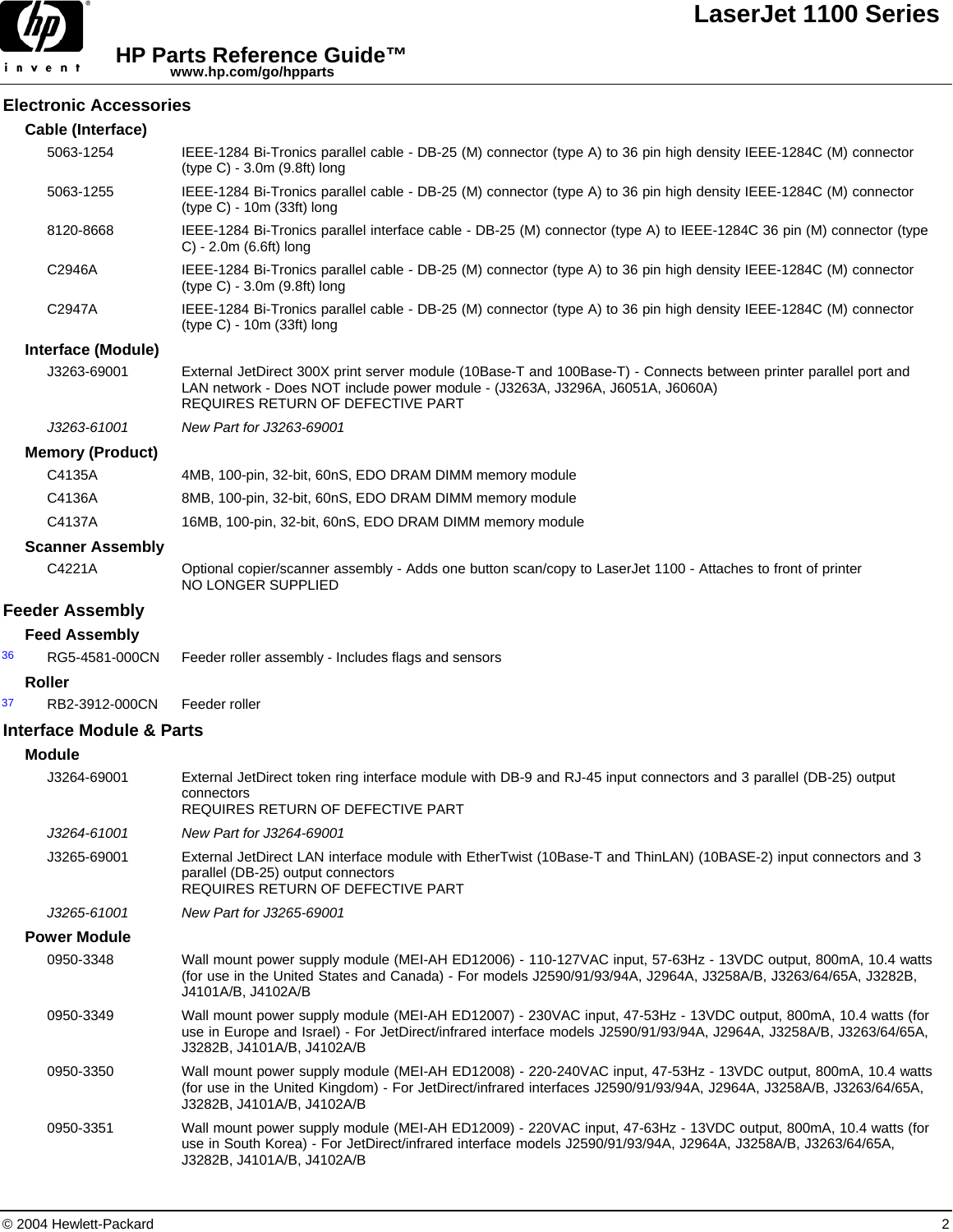

|    | <b>Power Module</b>        |                                                                                                                                                                                                                                                                     |
|----|----------------------------|---------------------------------------------------------------------------------------------------------------------------------------------------------------------------------------------------------------------------------------------------------------------|
|    | 0950-3352                  | Wall mount power supply module (MEI-AH ED12010) - 100VAC input, 47-63Hz - 13VDC output, 800mA, 10.4 watts (for<br>use in Japan) - For JetDirect/infrared interface models J2590/91/93/94A, J2964A, J3258A/B, J3263/64/65A, J3282B,<br>J4101A/B, J4102A/B            |
|    | 0950-3354                  | Wall mount power supply module (MEI-AH ED12010) - 220-250VAC input, 47-53Hz - 13VDC output, 800mA, 10.4 watts<br>(for use in South Africa) - For JetDirect/infrared interface models J2590/91/93/94A, J2964A, J3258A/B, J3263/64/65A,<br>J3282B, J4101A/B, J4102A/B |
|    | 9100-5176                  | Wall mount power supply module (Leader Electronics 48130625HK) - 200VAC input, 48-52Hz - 13VDC output, 625mA<br>(Hong Kong) - For JetDirect Modules and Infrared Interface Models J2590/91/93/94A, J2964A, J3258A/B,<br>J3263/64/65A, J3282B, J4101A/B, J4102A/B    |
|    | 0950-3350                  | New Part for 9100-5176                                                                                                                                                                                                                                              |
|    | <b>Internal Components</b> |                                                                                                                                                                                                                                                                     |
|    | <b>Brush</b>               |                                                                                                                                                                                                                                                                     |
| 47 | RB2-3951-000CN             | Static charge eliminator brush                                                                                                                                                                                                                                      |
|    | Cable                      |                                                                                                                                                                                                                                                                     |
| 48 | RG5-4616-000CN             | Cable assembly - 12 pin (F) connector, 8 pin (F) connector, and 4 pin (F) connector - 62.9cm (24.8 inches) long                                                                                                                                                     |
| 49 | RG5-4617-000CN             | Sensor cable - Connects J211, J003 and J004                                                                                                                                                                                                                         |
| 50 | RG5-4620-000CN             | Display cable - Connects J1 to J901 on status display                                                                                                                                                                                                               |
| 51 | RH2-5379-000CN             | Flex cable - A 30 pin (F) connector on a circuit board to a 30 pin (M) edge connector - 37.5cm (14.8 inches) long                                                                                                                                                   |
|    | Cover                      |                                                                                                                                                                                                                                                                     |
| 52 | RB2-3999-000CN             | Laser/scanner cover                                                                                                                                                                                                                                                 |
| 53 | RB2-4030-000CN             | Holder cover - Flat cable holder cover                                                                                                                                                                                                                              |
|    | <b>Drive Assembly</b>      |                                                                                                                                                                                                                                                                     |
| 54 | RG5-4586-000CN             | Gear drive assembly - Includes drive motor                                                                                                                                                                                                                          |
|    | Foot                       |                                                                                                                                                                                                                                                                     |
| 55 | RB2-3945-000CN             | Rubber foot                                                                                                                                                                                                                                                         |
|    | Gear                       |                                                                                                                                                                                                                                                                     |
| 56 | RY7-5049-000CN             | Gear kit - Driven by gear/motor assembly - Drives fuser, pressure, transfer and output rollers                                                                                                                                                                      |
|    | Guide                      |                                                                                                                                                                                                                                                                     |
| 57 | RF5-2818-000CN             | Cartridge guide - Left side toner cartridge guide                                                                                                                                                                                                                   |
| 58 | RF5-2819-000CN             | Cartridge guide - Right side toner cartridge guide                                                                                                                                                                                                                  |
|    | <b>Holder</b>              |                                                                                                                                                                                                                                                                     |
| 59 | RB2-4001-000CN             | PCB support - Printer status display PC board holder                                                                                                                                                                                                                |
| 60 | RB2-4017-000CN             | Cable holder - Flat cable holder                                                                                                                                                                                                                                    |
| 61 | RG9-1433-000CN             | Connector holder assembly - Supports optional scanner assembly and connecting cable                                                                                                                                                                                 |
|    | <b>Motor</b>               |                                                                                                                                                                                                                                                                     |
| 62 | RH7-1404-000CN             | Gear drive assembly motor                                                                                                                                                                                                                                           |
|    | Mount                      |                                                                                                                                                                                                                                                                     |
| 63 | RB2-4034-000CN             | Printer door rail arm mount                                                                                                                                                                                                                                         |
|    | <b>PC Board</b>            |                                                                                                                                                                                                                                                                     |
| 65 | RG5-4608-000CN             | Printer status display PC board                                                                                                                                                                                                                                     |
|    | Pad                        |                                                                                                                                                                                                                                                                     |
| 64 | RF5-2886-000CN             | Separation pad - Separation pad and holder arm                                                                                                                                                                                                                      |
|    | <b>Plate</b>               |                                                                                                                                                                                                                                                                     |
| 66 | RB2-3941-000CN             | Arm plate - Supports printer door guide arm - Left side                                                                                                                                                                                                             |
| 67 | RB2-3942-000CN             | Arm plate - Supports printer door guide arm - Right side                                                                                                                                                                                                            |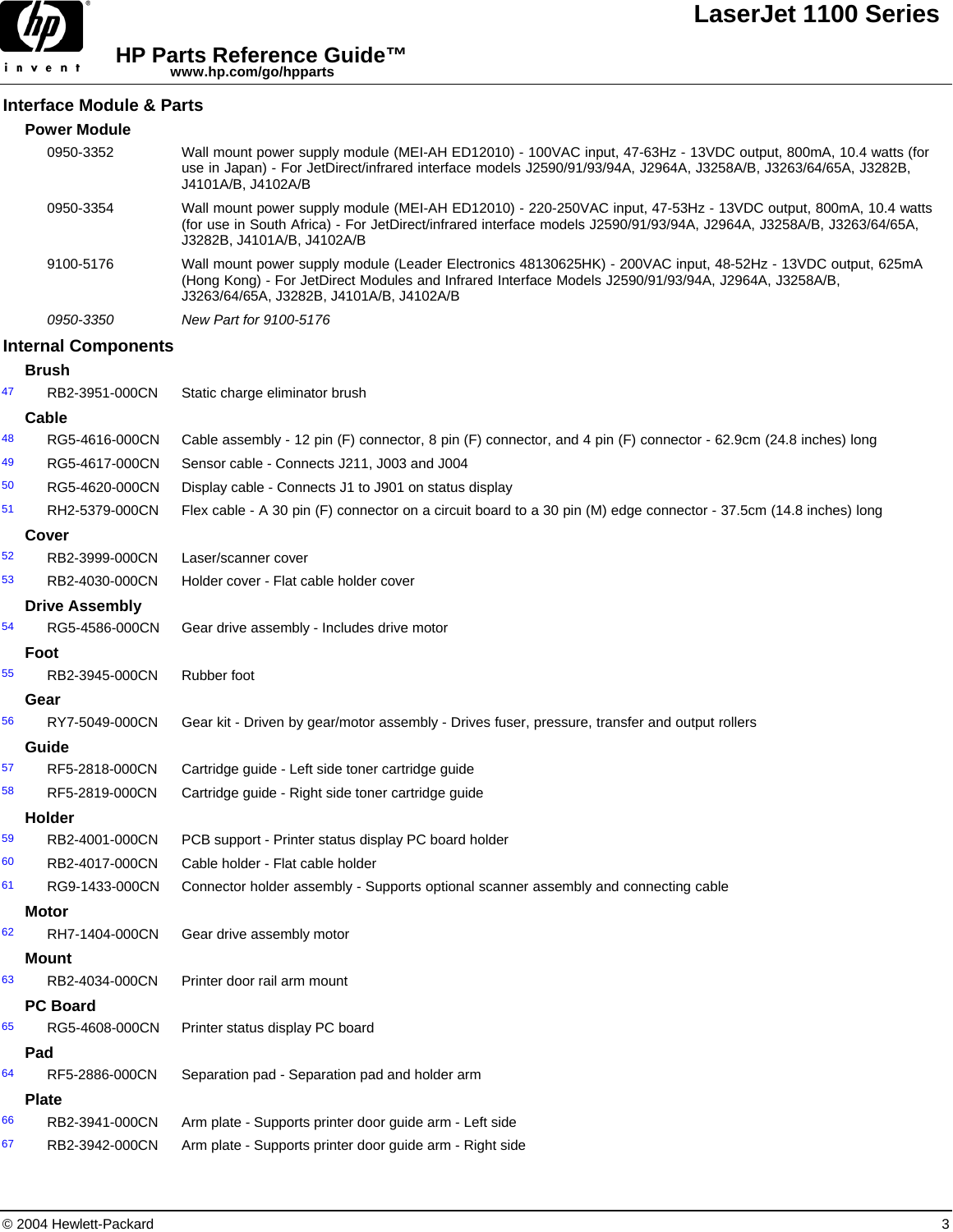

invent

## **Internal Components**

|    | <b>Plate</b>             |                                                                                                                                                                                |  |
|----|--------------------------|--------------------------------------------------------------------------------------------------------------------------------------------------------------------------------|--|
| 68 | RB2-4219-000CN           | Grounding plate - Transfer roller ground path                                                                                                                                  |  |
| 69 | RG5-4582-000CN           | Paper guide kick plate assembly                                                                                                                                                |  |
|    | Rail                     |                                                                                                                                                                                |  |
| 70 | RG5-4587-000CN           | Printer door support rail - Left side                                                                                                                                          |  |
| 71 | RG5-4588-000CN           | Printer door support rail - Right side                                                                                                                                         |  |
|    | <b>Retainer</b>          |                                                                                                                                                                                |  |
| 72 | RB2-3947-000CN           | Separation pad holder retainer - White plastic clip                                                                                                                            |  |
|    | <b>Spring</b>            |                                                                                                                                                                                |  |
| 73 | RB2-3944-000CN           | Leaf spring - Contact for toner cartridge                                                                                                                                      |  |
| 74 | RB2-3952-000CN           | Tension spring - Provides tension for toner cartridge high voltage contact - Rear contact                                                                                      |  |
| 75 | RB2-3953-000CN           | Tension spring - Provides tension for toner cartridge high voltage contact - Front contact                                                                                     |  |
| 76 | RB2-3959-000CN           | Leaf spring - Left side transfer roller grounding spring                                                                                                                       |  |
| 77 | RB2-3961-000CN           | Torsion spring - Provides tension for output sensor flag                                                                                                                       |  |
| 78 | RS5-2502-000CN           | Compression spring - Provides tension for separation pad                                                                                                                       |  |
| 79 | RS6-2122-000CN           | Compression spring - Provides tension for paper kick plate                                                                                                                     |  |
|    | <b>Tie-Wrap</b>          |                                                                                                                                                                                |  |
| 80 | WT2-5041-000CN           | Cable tie wrap                                                                                                                                                                 |  |
|    | <b>Other Accessories</b> |                                                                                                                                                                                |  |
|    | <b>Bracket</b>           |                                                                                                                                                                                |  |
|    | J3263-40003              | Mounting bracket (plastic clip) - Holds the JetDirect print server module on the rear panel of the printer                                                                     |  |
|    | <b>CD-ROM (Support)</b>  |                                                                                                                                                                                |  |
|    | C4224-60161              | LaserJet 1100 series service manual on CD-ROM                                                                                                                                  |  |
|    | Cartridge                |                                                                                                                                                                                |  |
|    | C4092A                   | Ultra-Precise Black toner (EP) cartridge                                                                                                                                       |  |
|    | Kit                      |                                                                                                                                                                                |  |
|    | H3965-60001              | Maintenance kit (120V) - Includes fuser, separation pad and sub pad, transfer roller, pressure roller, pick-up roller, face<br>down roller - Procedure requires service manual |  |
|    | H3965-60002              | Maintenance kit (220V) - Includes fuser, separation pad and sub pad, transfer roller, pressure roller, pickup roller, face<br>down roller - Procedure requires service manual  |  |
|    | Lubricant                |                                                                                                                                                                                |  |
|    | CK-8006-000CN            | Grease                                                                                                                                                                         |  |
|    | Manual                   |                                                                                                                                                                                |  |
|    | C4218-90901              | LaserJet 1100A quick reference guide                                                                                                                                           |  |
|    | C4224-90962              | LaserJet 1100 service manual - Printed version (English)                                                                                                                       |  |
|    | <b>Software</b>          |                                                                                                                                                                                |  |
|    | C6072-60301              | HP-GL/2 driver software for AutoCAD - For DOS and Windows 3.1/95/NT 4.0 - On 3.5-inch 1.44MB floppy disks<br>(English)                                                         |  |
|    | C6072-60304              | HP-GL/2 driver software for AutoCAD - For DOS and Windows 3.1/95/NT 4.0 - On 3.5-inch 1.44MB floppy disks<br>(German)                                                          |  |
|    | C6072-60305              | HP-GL/2 driver software for AutoCAD - For DOS and Windows 3.1/95/NT 4.0 - On 3.5-inch 1.44MB floppy disks<br>(French)                                                          |  |
|    | C6072-60306              | HP-GL/2 driver software for AutoCAD - For DOS and Windows 3.1/95/NT 4.0 - On 3.5-inch 1.44MB floppy disks<br>(Spanish)                                                         |  |
|    | C6072-60307              | HP-GL/2 driver software for AutoCAD - For DOS and Windows 3.1/95/NT 4.0 - On 3.5-inch 1.44MB floppy disks (Italian)                                                            |  |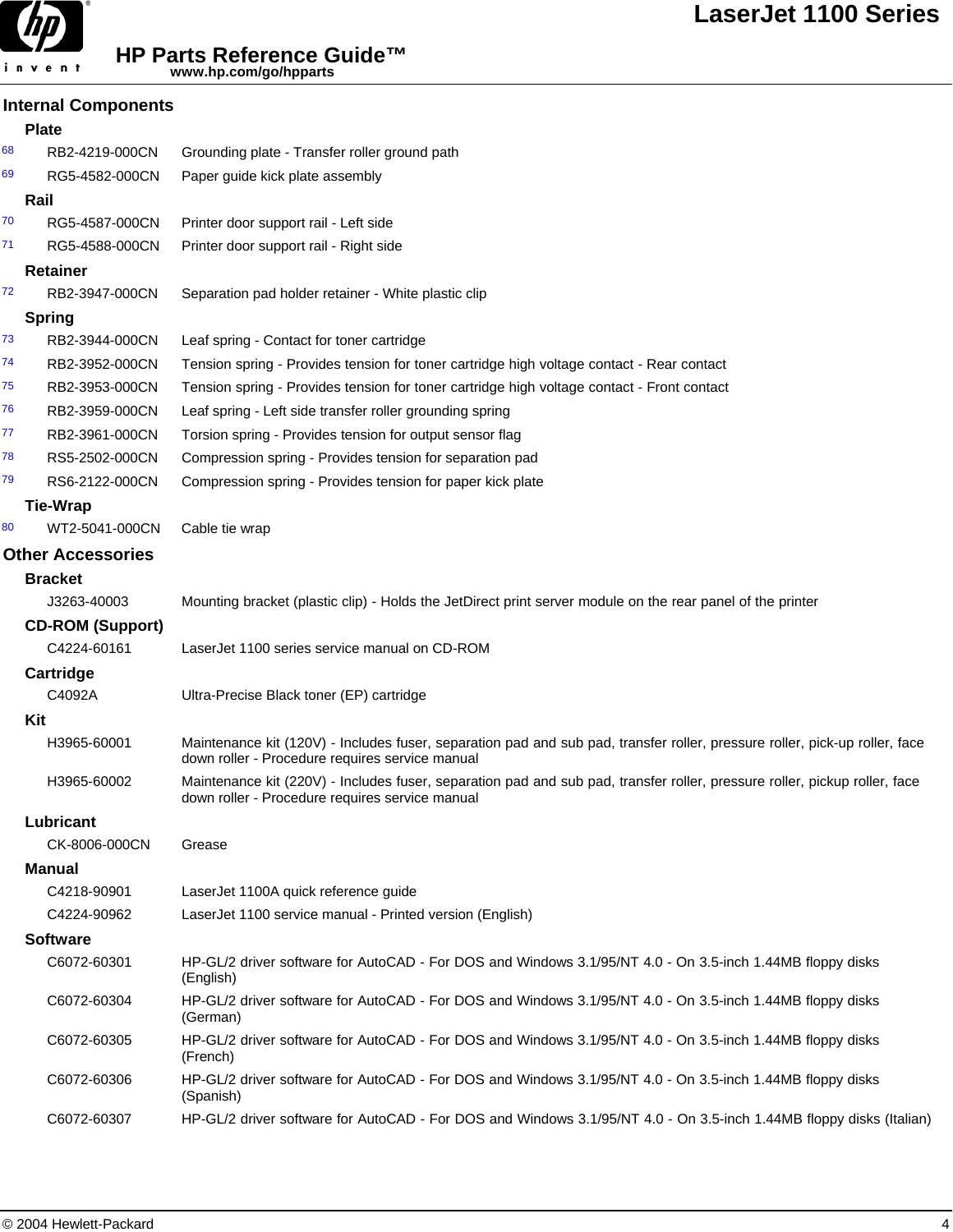

### **Other Accessories**

#### **Tool**

BZ99-R72-8010CN Pod removal tool - Used to remove stabilizer pods - Includes both removal tools for right and left sides

### **PC Boards and Power Cords**

**PC Board**

|     | <b>PC Board</b>         |                                                                                                                                                         |
|-----|-------------------------|---------------------------------------------------------------------------------------------------------------------------------------------------------|
|     | C4146-60001             | Formatter PC board                                                                                                                                      |
| 127 | RG5-4605-000CN          | ECU PCB - Engine contoller unit PC board - 110V                                                                                                         |
| 128 | RG5-4606-000CN          | ECU PCB - Engine contoller unit PC board - 220V                                                                                                         |
|     | <b>Power Cord</b>       |                                                                                                                                                         |
|     | 8120-6800               | Power cord (Flint Gray) - 16 AWG, 2.3m (7.5ft) long - Has straight (F) receptacle (For 240V in Israel)                                                  |
|     | 8120-6809               | Power cord (Dove Gray) - 2.3m (7.5ft) long - Has straight (F) receptacle (For 240V operation in the United Kingdom,<br>Hong Kong, Singapore, Malaysia)  |
|     | 8120-6811               | Power cord (Flint Gray) - 17 AWG, 2.3m (7.5ft) long - Has straight (F) receptacle (For 220V in Europe, Saudi Arabia,<br>South Africa, India, and Korea) |
|     | 8120-6812               | Power cord (Flint Gray) - 18 AWG, 2.3m (7.5ft) long - Has straight (F) receptacle (For 120V in the USA, Canada,<br>Mexico, Philippines, and Taiwan)     |
|     | 8120-6813               | Power cord (Flint Gray) - 17 AWG, 2.3m (7.5ft) long - Has straight (F) receptacle (For 220V in South Africa, Saudi<br>Arabia, and India)                |
|     | 8120-6814               | Power cord (Flint Gray) - 17 AWG, 2.3m (7.5ft) long - Has straight (F) receptacle (For 220V in Denmark)                                                 |
|     | 8120-6815               | Power cord (Flint Gray) - 17 AWG, 2.3m (7.5ft) long - Has straight (F) receptacle (For 220V in Switzerland)                                             |
|     | <b>Paper Path Parts</b> |                                                                                                                                                         |
|     | <b>Bushing</b>          |                                                                                                                                                         |
| 95  | RB2-3939-000CN          | Transfer roller bushing - Right side                                                                                                                    |
| 96  | RB2-3956-000CN          | Pressure roller bushing - Left side                                                                                                                     |
| 97  | RB2-3957-000CN          | Pressure roller bushing - Right side                                                                                                                    |
|     | Cam                     |                                                                                                                                                         |
| 98  | RB2-3949-000CN          | Pick-up roller shaft cam - Provides mechanical engagement of pick-up roller against separation pad                                                      |
|     | <b>Clutch</b>           |                                                                                                                                                         |
| 99  | RG5-4585-000CN          | Paper pick-up shaft drive clutch/gear assembly                                                                                                          |
| 100 | RY7-5051-000CN          | Clutch kit - Connects to gear drive assembly                                                                                                            |
|     | <b>Delivery</b>         |                                                                                                                                                         |
| 101 | RG5-4593-000CN          | Delivery assembly - Paper output assembly - Has yellow 'avoid contact' label in several languages on top                                                |
|     | <b>Flag</b>             |                                                                                                                                                         |
| 102 | RB2-3960-000CN          | Paper output sensor flag                                                                                                                                |
|     | <b>Fusing Assembly</b>  |                                                                                                                                                         |
| 103 | RG5-4589-040CN          | Heating element assembly (For 100V to 120V operation) - Bonds toner to paper by heat                                                                    |
| 104 | RG5-4590-040CN          | Heating element assembly (For 220V to 240V operation) - Bonds toner to paper by heat                                                                    |
|     | Guide                   |                                                                                                                                                         |
| 105 | RB2-3950-000CN          | Transfer guide                                                                                                                                          |
| 106 | RB2-3958-000CN          | Fixing guide - Stabilizes media under pressure roller                                                                                                   |
| 107 | RB2-4006-000CN          | Paper output deflector                                                                                                                                  |
|     | Holder                  |                                                                                                                                                         |
| 108 | RG5-4584-000CN          | Roller holder - Pick-up roller support assembly                                                                                                         |
|     | Kit                     |                                                                                                                                                         |
| 109 | RY7-5050-000CN          | Subpad kit - Helps separation of media at pickup roller                                                                                                 |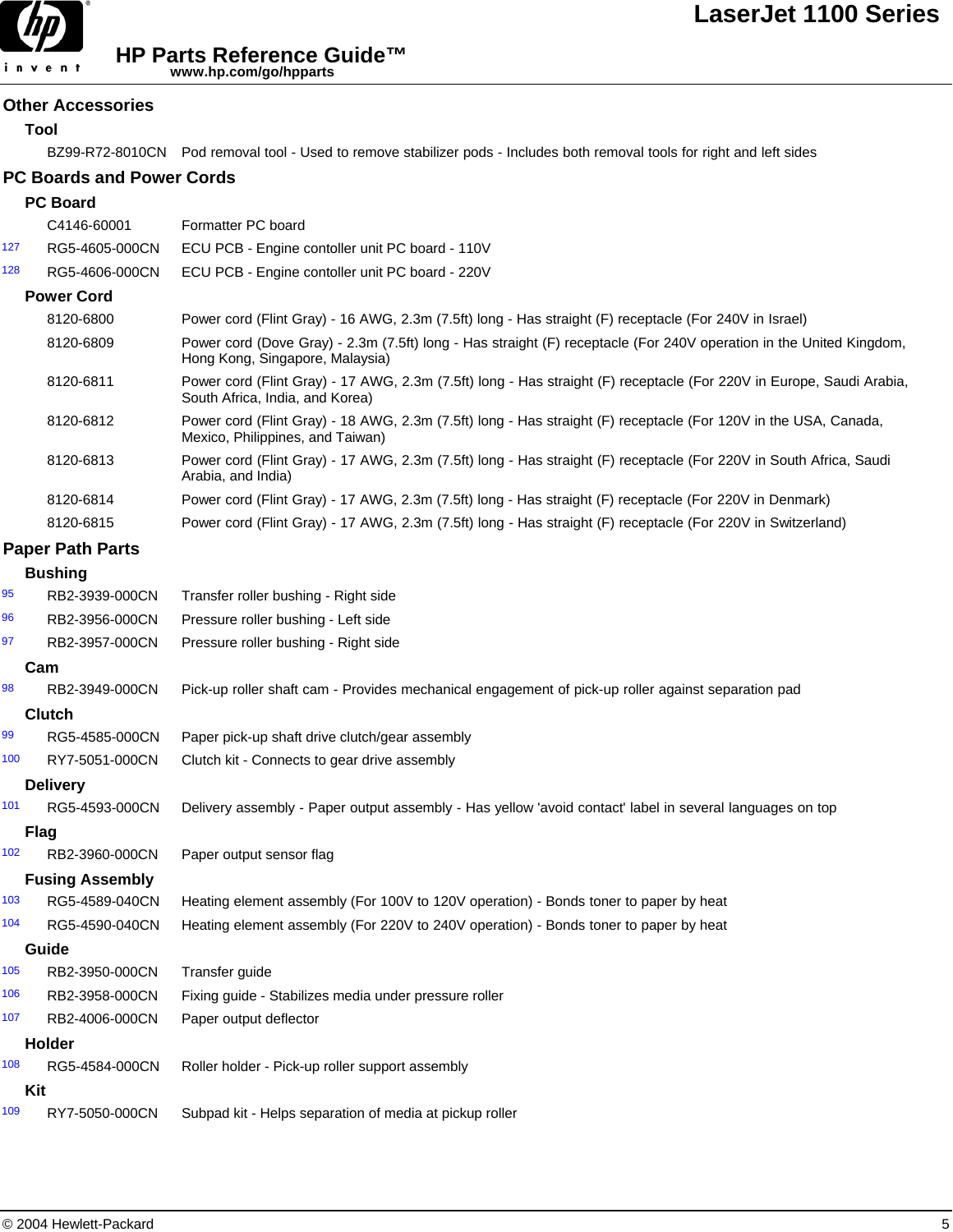

#### **HP Parts Reference Guide™ www.hp.com/go/hpparts**

**LaserJet 1100 Series**

|     | <b>Paper Path Parts</b> |                                                                                                    |
|-----|-------------------------|----------------------------------------------------------------------------------------------------|
|     | Laser/Scanner           |                                                                                                    |
| 110 | RG5-4570-000CN          | Laser/scanner assembly                                                                             |
|     | <b>Mount</b>            |                                                                                                    |
| 111 | RG5-4591-000CN          | Pressure roller mount - Left side                                                                  |
| 112 | RG5-4592-000CN          | Roller mount - Provides fusing element with correct tension and holds it secure on mounting points |
|     | <b>Plate</b>            |                                                                                                    |
| 113 | RB2-3932-000CN          | Laser/scanner mount plate                                                                          |
|     | Roller                  |                                                                                                    |
| 114 | RB2-3931-000CN          | Idler roller - Supports pick-up roller shaft in holder                                             |
| 115 | RB2-4026-000CN          | Paper pick-up roller                                                                               |
| 116 | RF5-2822-000CN          | Output roller - Face-up output roller                                                              |
| 117 | RF5-2823-000CN          | Pressure roller - Provides pressure for media as it passes through the fuser roller                |
| 118 | RF5-2830-000CN          | Output roller - Face-down output roller                                                            |
| 119 | RG5-4657-000CN          | Transfer roller assembly - Includes drive gear                                                     |
|     | <b>Shaft</b>            |                                                                                                    |
| 120 | RB2-3930-000CN          | Pick-up roller shaft                                                                               |
| 121 | RB2-3943-000CN          | Paper pick-up roller drive shaft - Mates to the shaft that pick-up roller is attached to           |
|     | Solenoid                |                                                                                                    |
| 122 | RH7-5227-000CN          | Solenoid - Engages pick-up roller                                                                  |
|     | <b>Spring</b>           |                                                                                                    |
| 123 | RB2-3940-000CN          | Compression spring - Rrovides tension for transfer roller                                          |
| 124 | RY7-5060-000CN          | Compression spring - Provides tension between fuser and pressuer roller - Includes screw fastener  |
|     | <b>Stop</b>             |                                                                                                    |
| 125 | RB2-4016-000CN          | Slide stop - Holds end of output roller in place                                                   |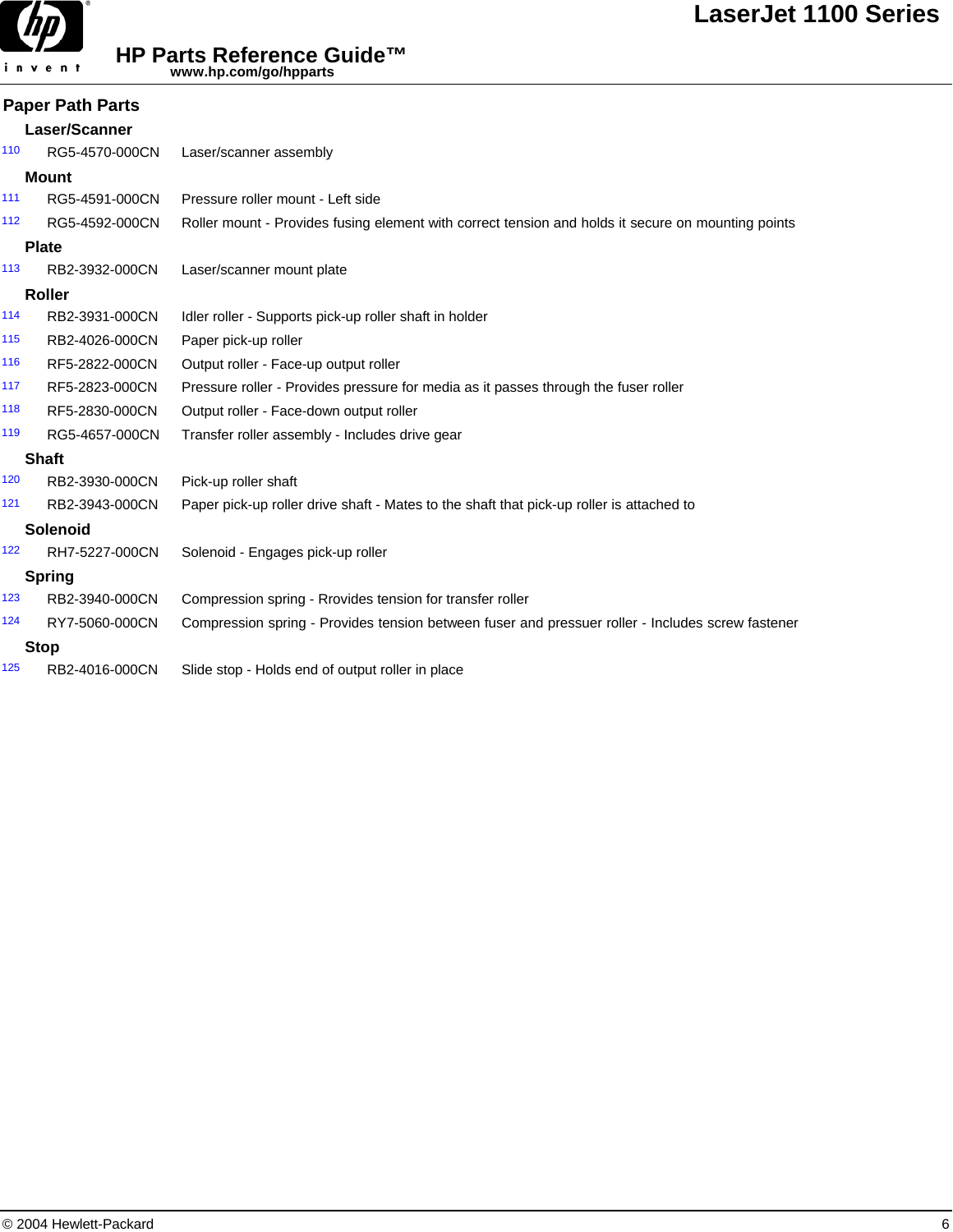

**Document Scanner**

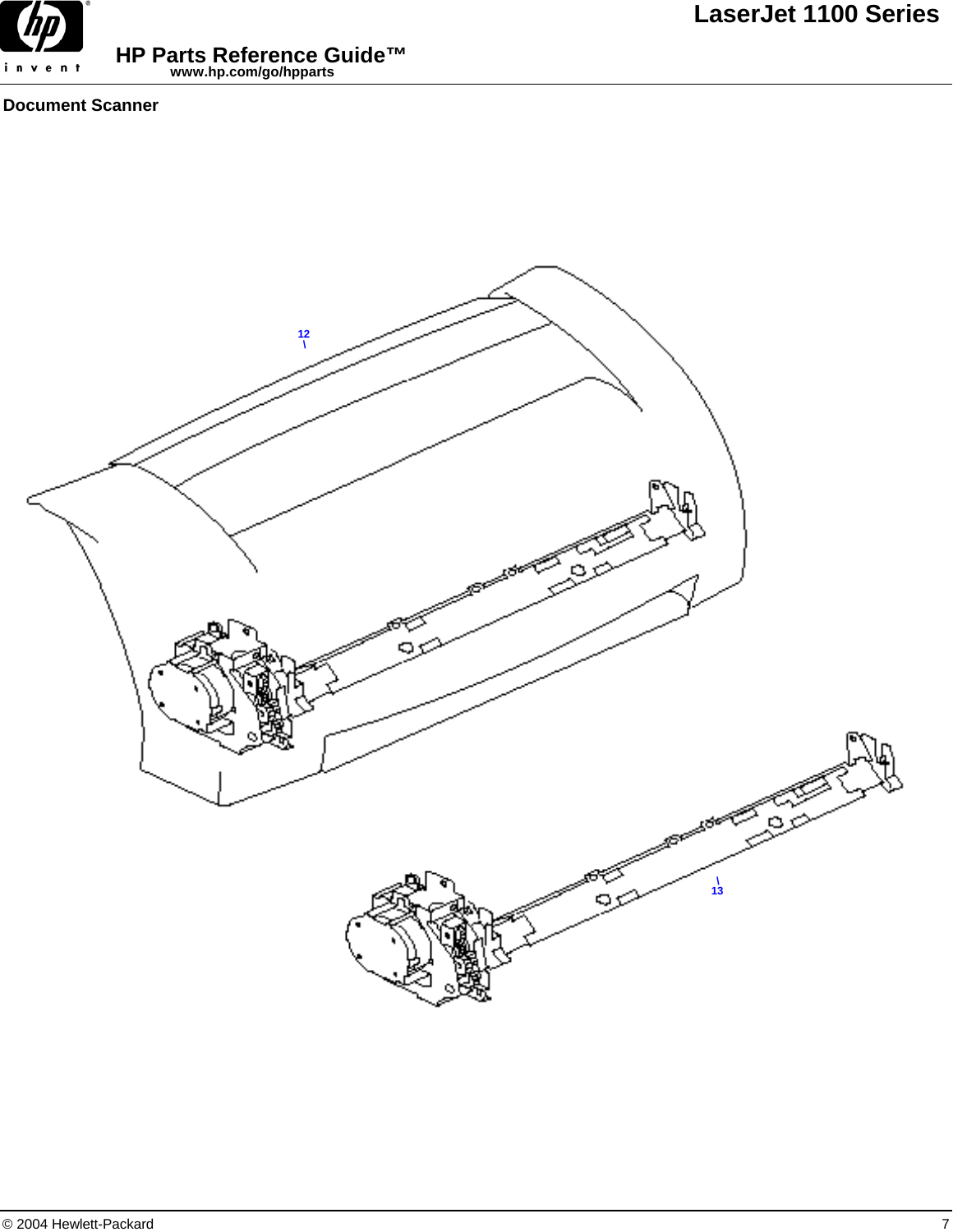

**HP Parts Reference Guide™ www.hp.com/go/hpparts**

## **Engine Controller Assembly**

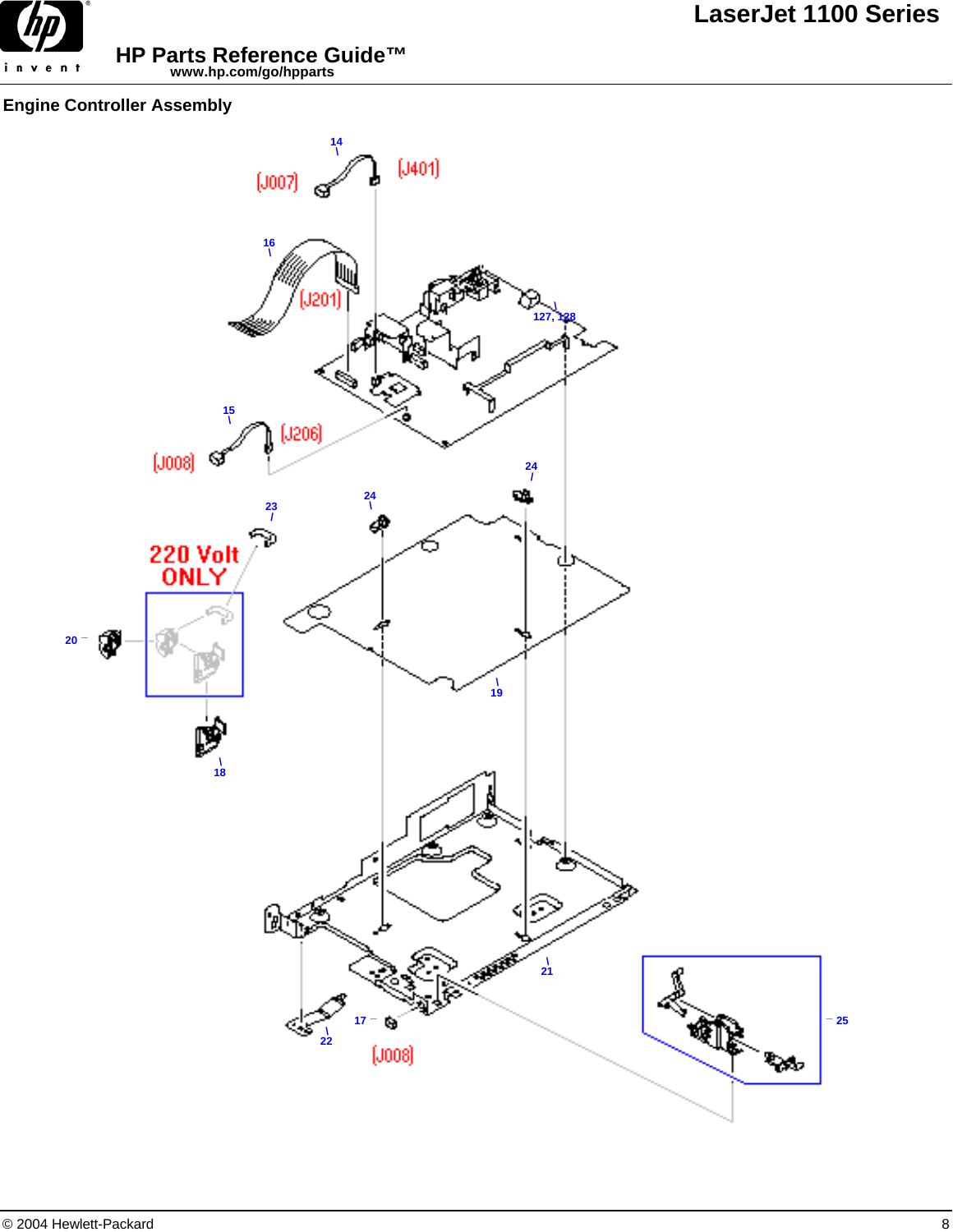

## **External Covers and Trays**

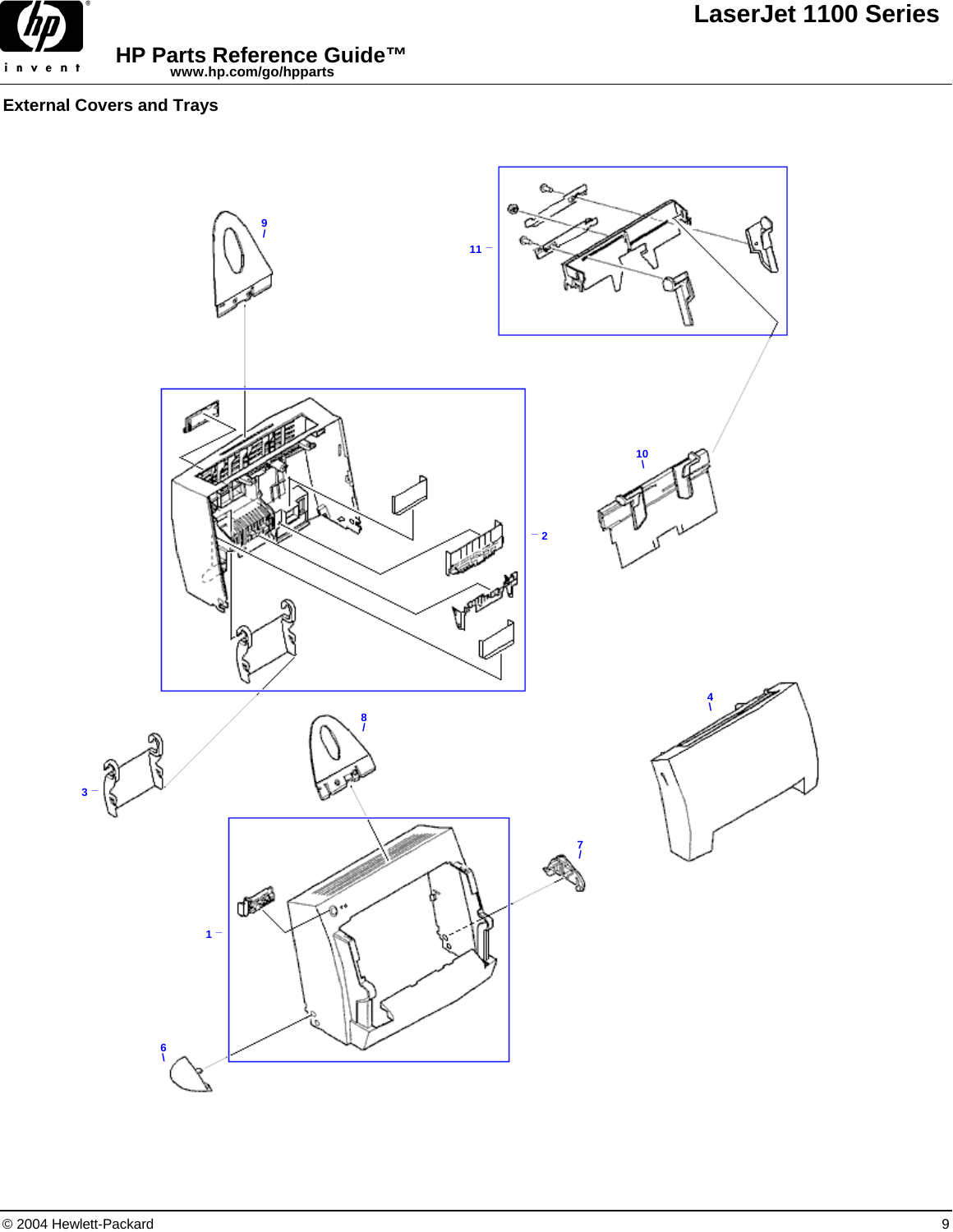

**Feeder Assembly**

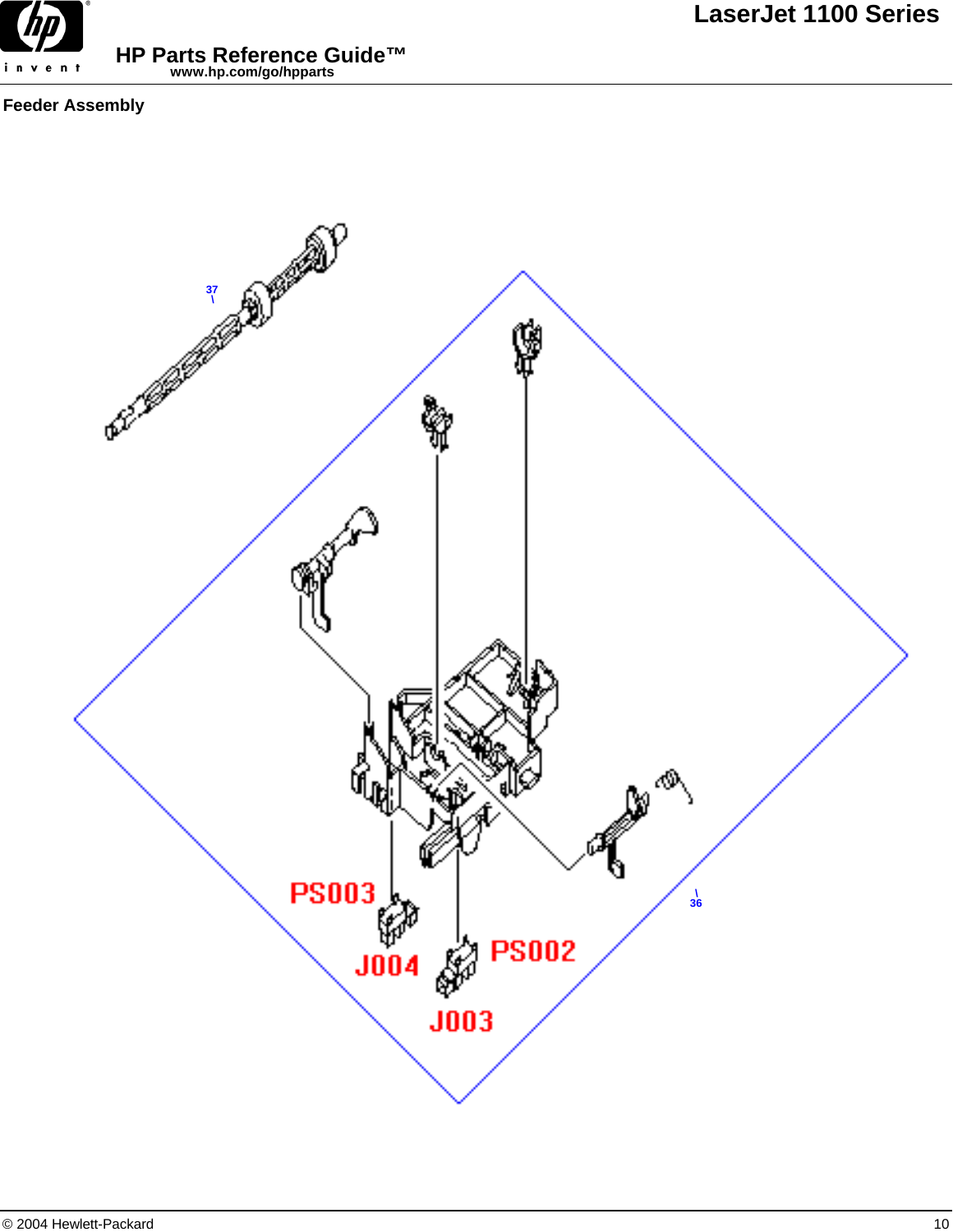

**Internal Components 1 of 4**

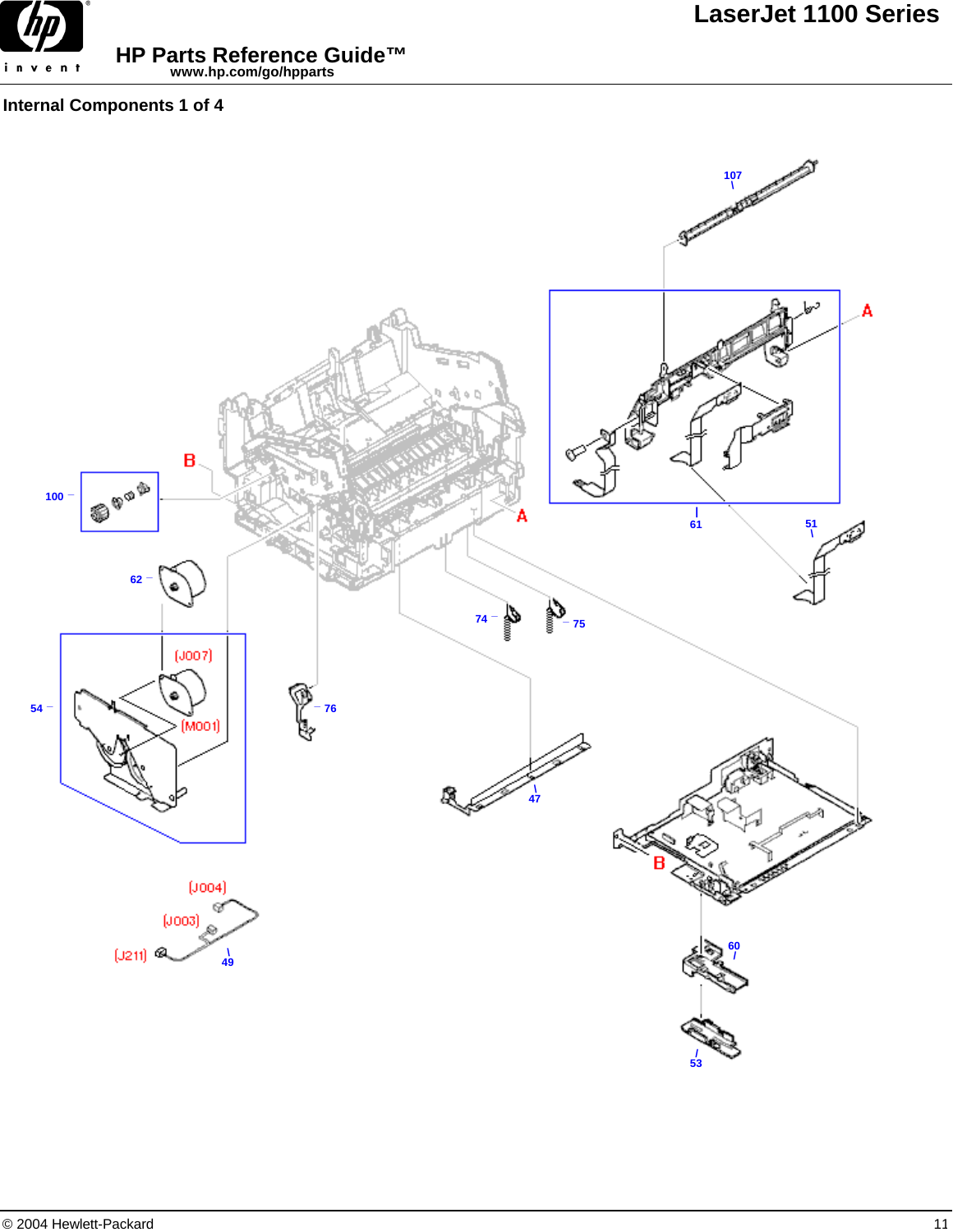

**Internal Components 2 of 4**

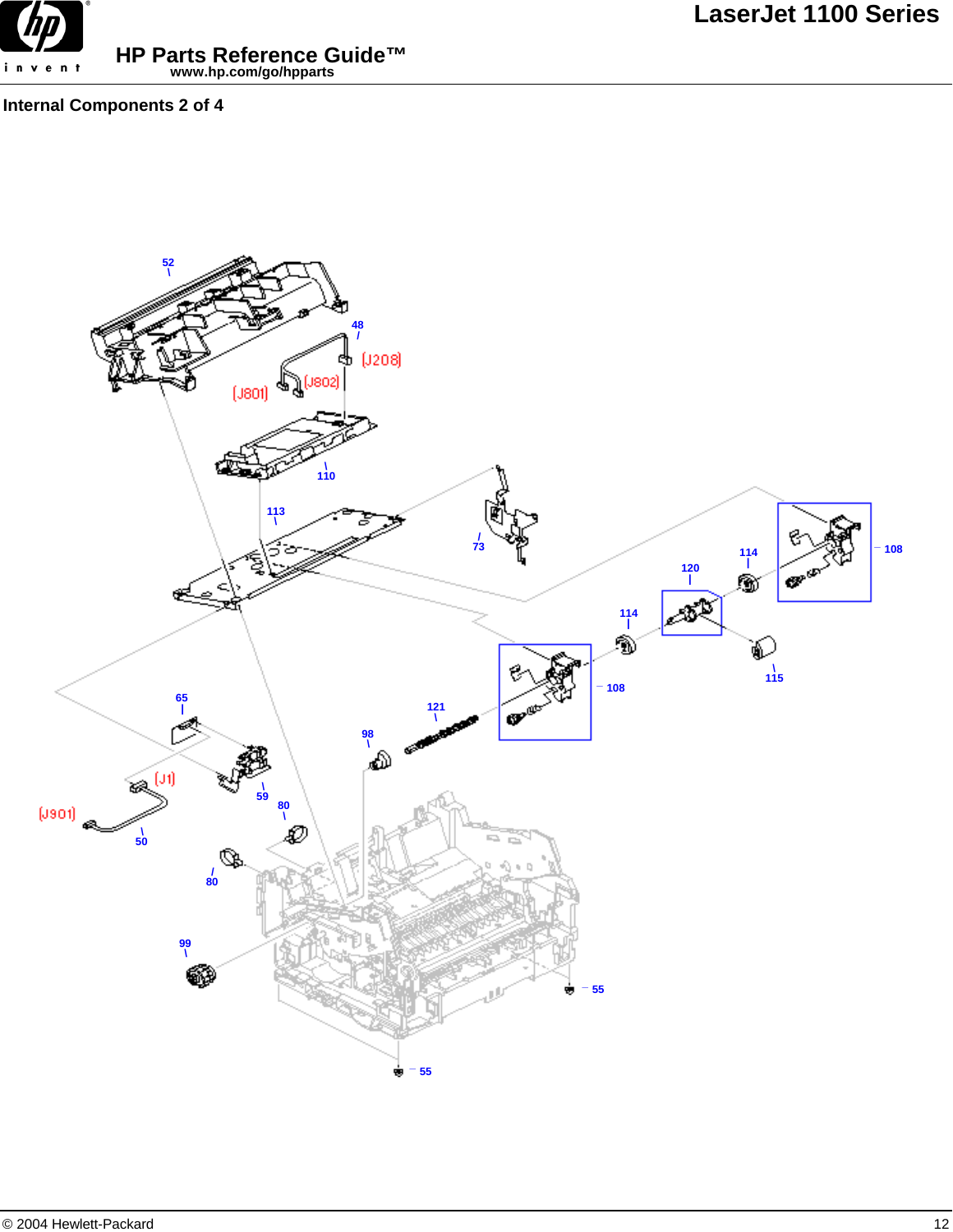

**Internal Components 3 of 4**

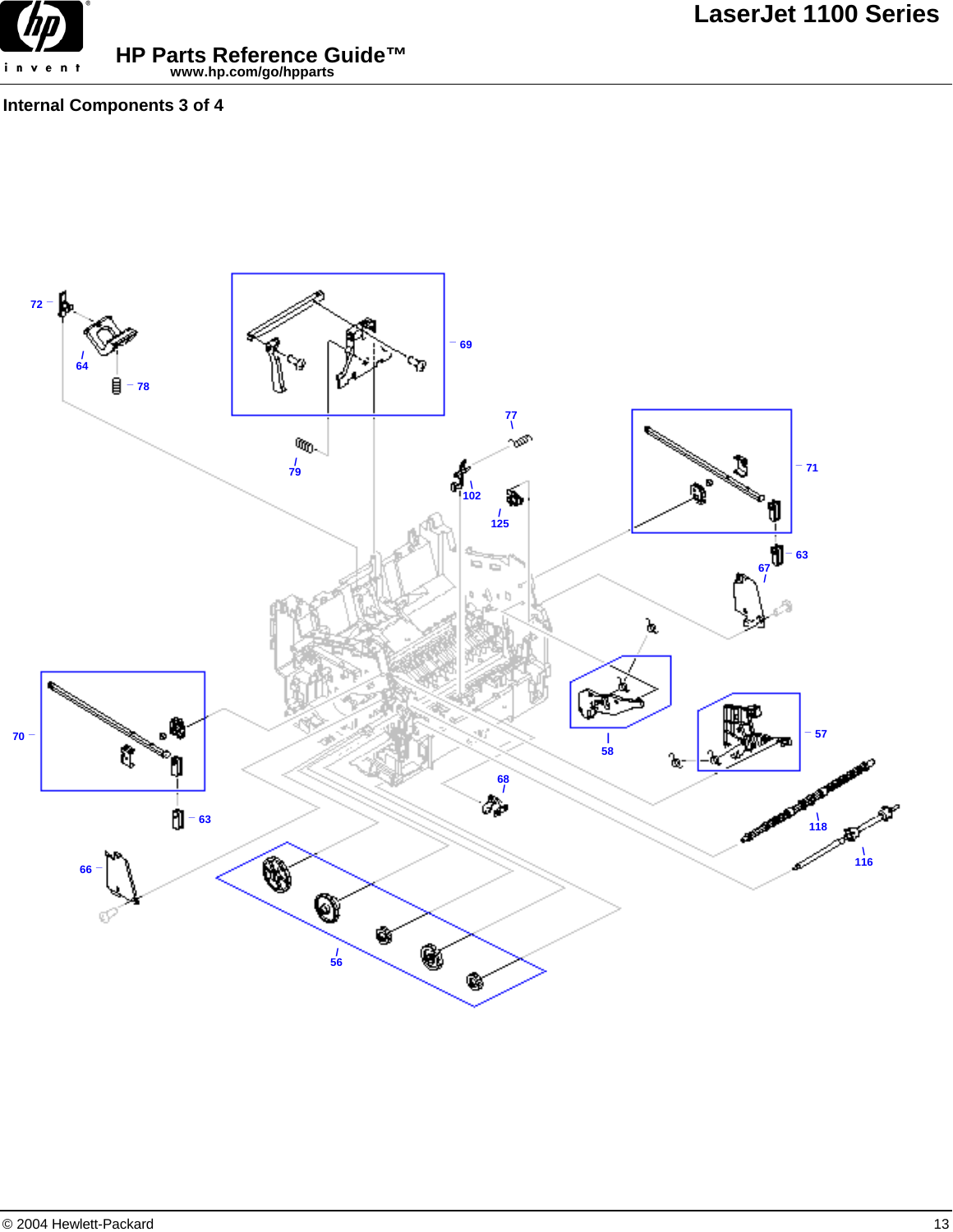

**Internal Components 4 of 4**